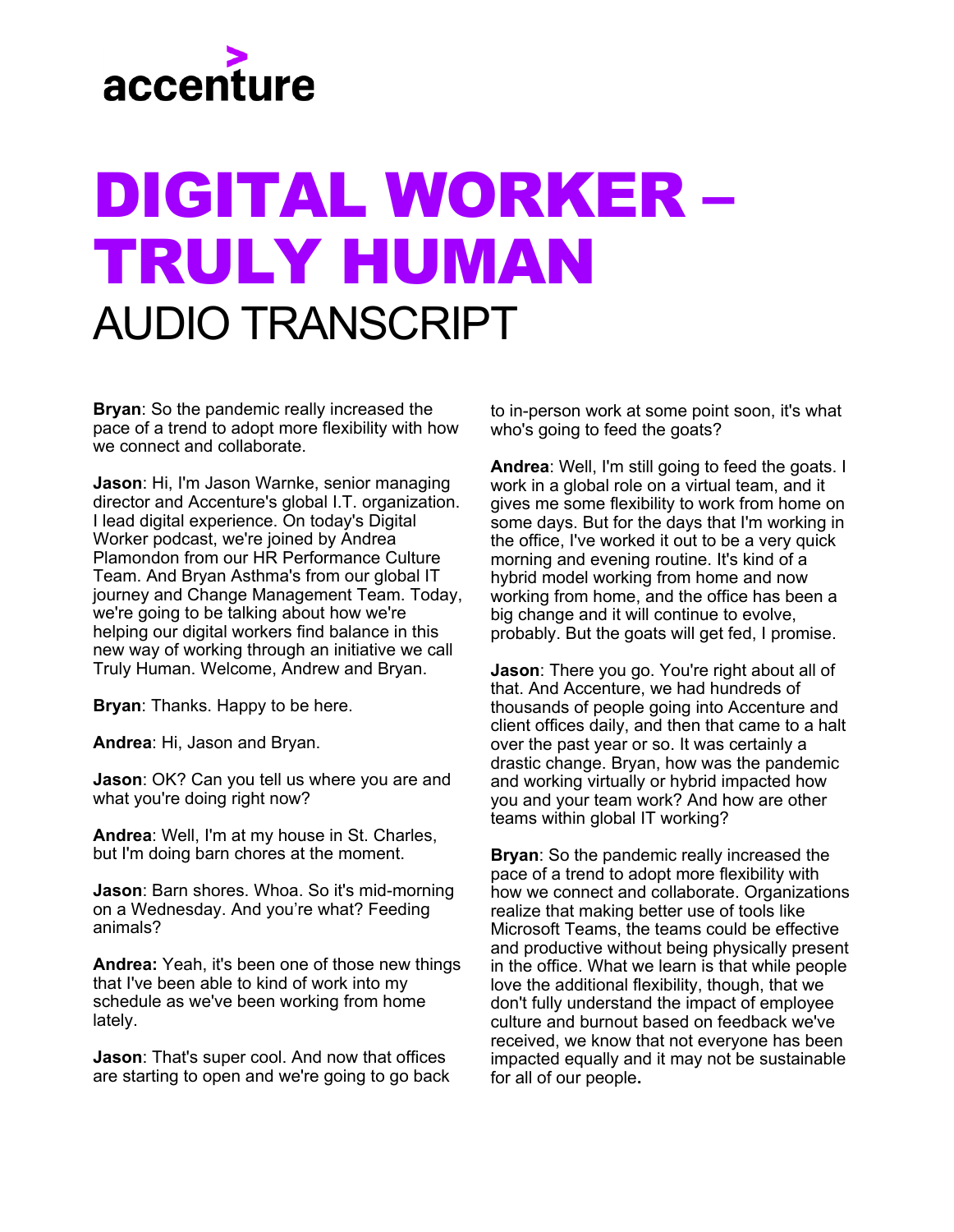

**Jason**: That's right. And Andrea, we know you're still going to be feeding the goats so everyone calm down. The goats are going to be fed post-pandemic. But what changes do you think we'll see as teams start working in-person or in hybrid teams where some people are in the office and some people remain at home?

**Andrea**: Well, the good news his barn chores are done, so I'm focused and ready. But before we talk about changes, can we consider what might stay the same?

**Jason**: Oh, that's good. We often talk about all the changes, but what we don't talk about is what stays the same. So absolutely, I'd love to hear that.

**Andrea**: All right. So at Accenture, we have an initiative that's called Truly Human. It's Truly Human, capital T and capital H and it's the way that we commit to caring for our body, mind, heart, and soul and fostering an environment for others to do the same. Where we can be successful both personally and professionally. There are lots of things to leverage on internal sites to give people the resources that they need to take for themselves to balance work and life. So when I think about what we've experienced with the pandemic, I think a lot of us went back to these aspects of managing body, mind, heart, and soul, both because of time and necessity. People took up meditation as a way to cope with the stress of lockdown. They started working out more or spending more time on their hobbies because they no longer had to commute. Before we jump back to the before the pandemic, I'd encourage people to really consider, what did they take and learn from these last couple months and what are the things that they want to really hold on to?

**Jason**: Interesting. The thing that I know I'll hold on to you mentioned new exercise regimes. I certainly, like many others, did the same and that is something I will most definitely hold on to. I'd say the other big one that I think a lot of people, as they are sitting more, that I'm going to do better at doing a mix of standing and sitting throughout the course of the day and then stretching as we get older. It's really important that that you keep a really active, you know, regime in stretching. I think it's super important. So those are the things, as you talked about it, that I that I think that I'll hold on to. Bryan, what's it been like for you?

**Bryan**: Personally, I've had to shift my thinking about team culture and how we build community and engagement. It's taken a lot of ideating on new tactics and building new behaviors for myself to ensure that my team stays engaged and that I can personally maintain my own high level of engagement. Without fully realizing it, I relied heavily on face-to-face interactions to maintain engagement before the pandemic, and communities always been more than just about our shared location and hybrid team bonding as possible with a bit of creativity. So our team does synchronous team building activities that happen in real time, like lunches or Truly Human hours. We also do asynchronous team building activities that happen when the person chooses to participate in things like water cooler group chats.

**Andrea**: Those are great example, Bryan. And I love that you're fitting some new things too, Jason. Another thing that you might want to consider at Accenture, we have a great initiative called Thriving Mind, which provides ideas on taking care of your whole self as part of your Truly Human approach. Thriving Mind is essentially a self-guided mental wellbeing program developed in partnership with Thrive Global and Stanford Medicine to help you learn more about the science behind how your brains responds to stress. The course can be found on our internal, Truly Human site that we've set up for all of our Accenture people.

**Jason**: That's so cool. You know, I've actually been using that Thrive Reset app that actually has an integration right into Teams. So it's a good reminder I get the the things that pop up